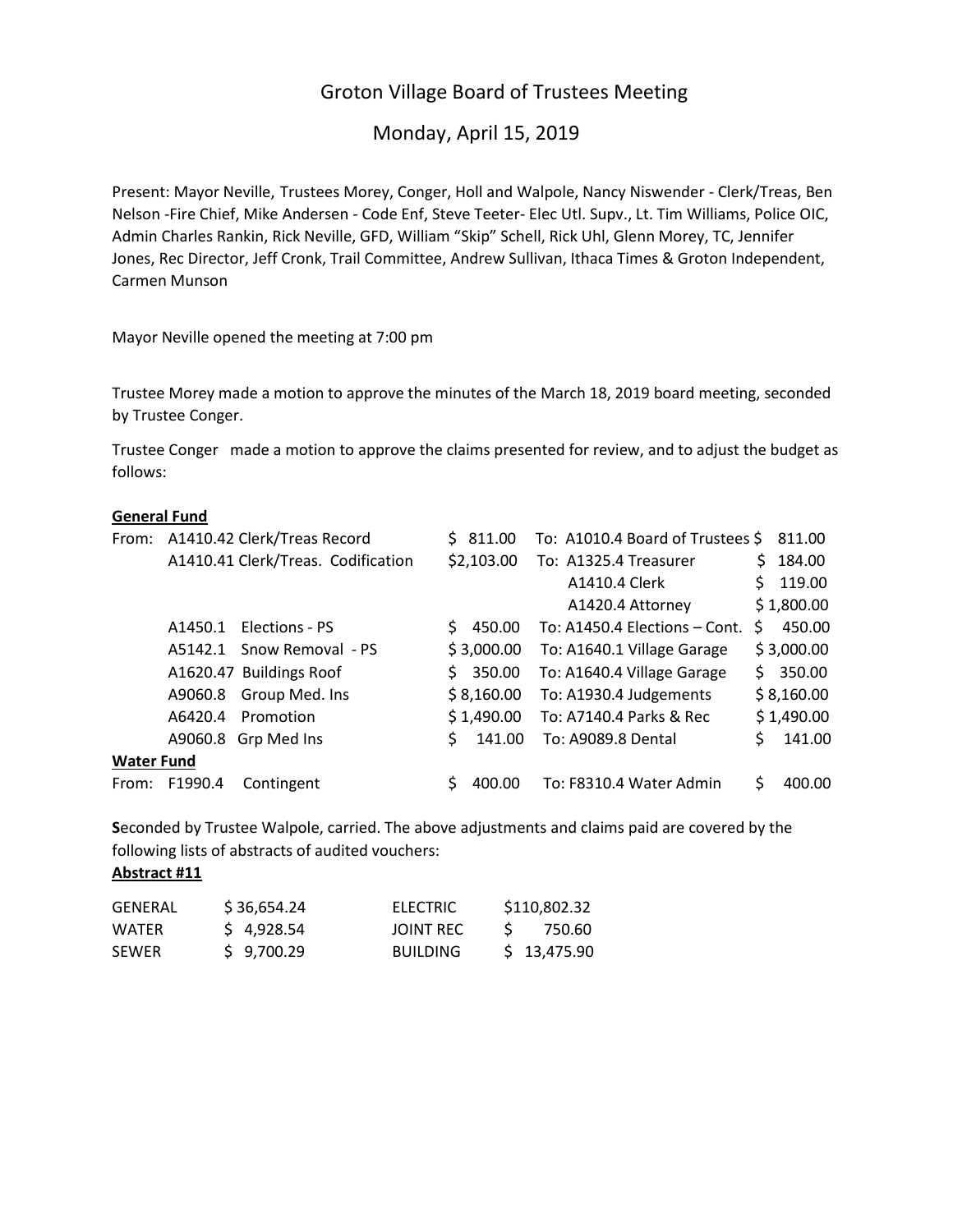Presentation on Groton Trail Project:

Jennifer Jones and Jeff Cronk Presented the Trail Project they are working on. Proposed trail will be about 4.5 miles. They have received grants through Tompkins County - \$5,000 Village & \$3,000 Town to work on the trails. They will be getting Trail Head Kiosks with water proof displays, benches, trash cans, items for stairs and bridges as needed, gravel and more items as needed.

In 2 days - Wednesday, April 17, 2019 they will begin work on the trails. Many Volunteers will be helping out. They have a couple of land easements that they are working on. Groton First National Bank donated \$250 toward food.

# **Monthly department reports.**

# *Police Report*

# **Lt. Williams reported:**

920 calls YTD

Official Resignation turned in from Lt Williams. Working with Office Boice, there will be a smooth transition. He will remain on roster for a while if anything comes up.

Vehicles in good shape.

Replacing patrol rifles over 17 years old, got some good bids, under budgeted estimate.

Mayor Neville thanked Lt Williams for his duties as OIC and has done an excellent job for the community and we will miss having you here.

Mayor Neville appointed Officer Troy Boice as PT Officer in charge beginning May 1, 2019 at a salary of \$575.40 per week.

Motion made by Trustee Holl, 2nd Trustee Morey, carried

## *Joint Recreation:* **Trustee Conger reported:**

ARC Babysitting Course - 12 participants

Youth Track April & May.

Summer staff – Swim Director, Lifeguards and Rec Assistant postings have been completed

Several programs are being offered. There will be summer breakfast and lunch offered at the school through the Park Foundation Grant and bag lunches available at the library.

### *Youth Commission*

Elizabeth Conger

| 2018 Annual Report:       | <b>Unduplicated Persons</b> | <b>Total Programs</b> | <b>Total Hours</b> |
|---------------------------|-----------------------------|-----------------------|--------------------|
| Groton Youth services:    | 130                         | 25                    | 331                |
| Groton Summer Day Camp:   | 245                         |                       | 407                |
| Youth Employment:         | 10                          |                       | 216                |
| <b>Combined Programs:</b> | 179                         |                       | 953                |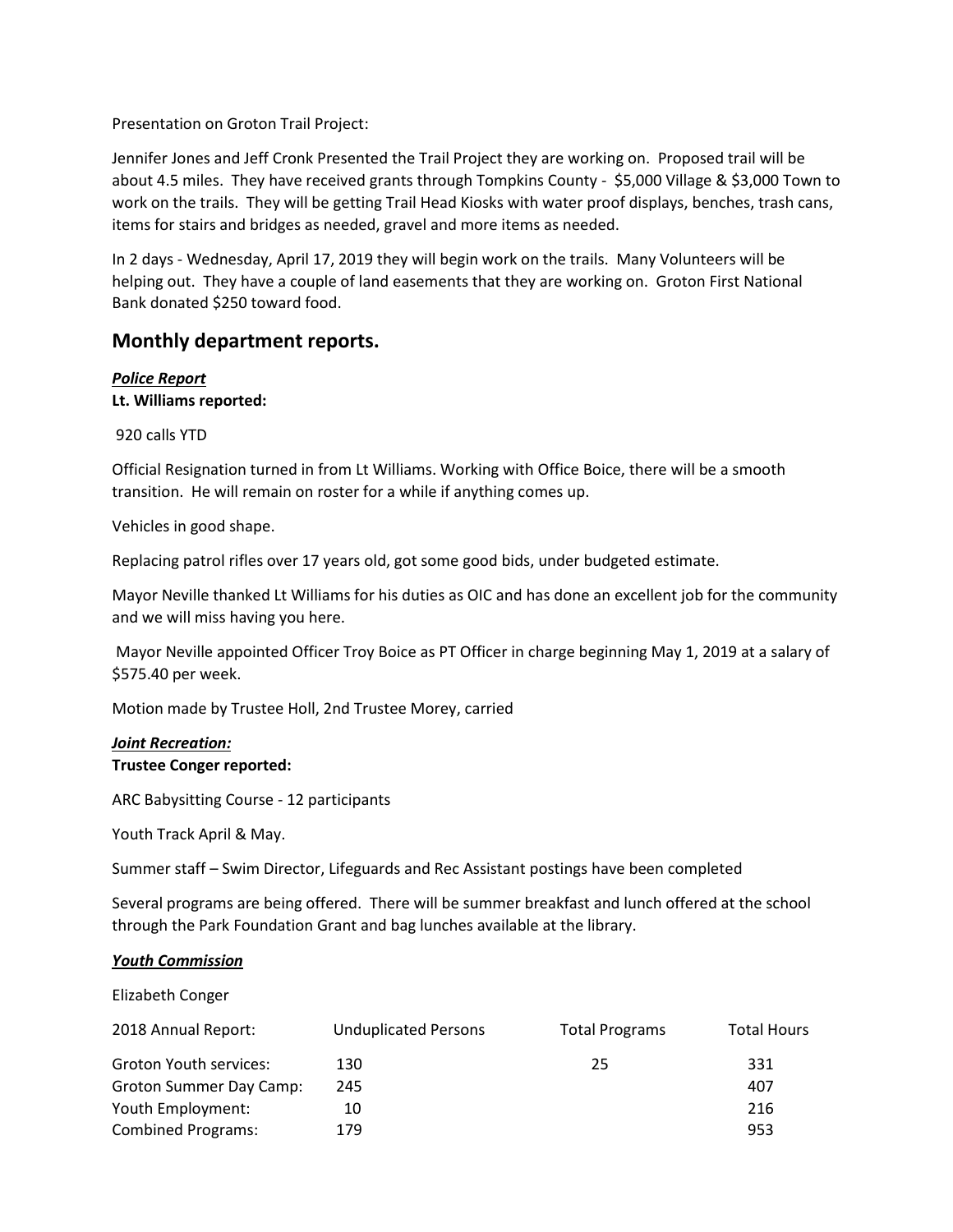Ongoing youth employment in afterschool program: Trip scheduled to Wild Animal Park in Chittenango Cooking Fun – learning how to make cupcakes and homemade frosting.

Monica Dykeman to attend Bullying Prevention Workshop.

Girl Ventures – 2 of the older girls will work in the summer day camp program.

### *Wastewater*

Trustee Walpole reported:

Issue with white fibrous rags entering the system. Several plugs in the nursing homes have been noted in the last few weeks as well as some at the High School (who does not use this item)

Spring Cleanup in progress.

Mayor asked if any action could be taken if this continues, Admin Rankin and Clerk Niswender will look into sewer law.

### *Electric:* **Supv Teeter reported:**

Stray voltage testing done and no issues found. Working on Tree trimming. Finished up servicing equipment and trucks. Started Replacing Poles – last week one on Cayuga St. was replaced. Working with Mike Perkins getting him ready- he is starting his apprenticeship program.

## *DPW:*

Supv Shurtleff report submitted.

### *Groton Fire Department:*

#### **Chief Ben Nelson reported:**

300 fire calls YTD. 59 Ambulance calls.

Last week we started a cleanup of the station.

Easter Egg Hunt Saturday 9-?

Chicken BBQ April 27th 11-2 starting late to work in conjunction with STEAM Lab

May 10th Students against drunk driving demonstration at the High School.

#### *Code Enforcement*

#### **Code Officer Anderson reported:**

Scott Pinney - Working on building - need to pick up permit. Cheese factory to open August permit to be extended.

Complaint on 317 Barrows – trash needs to be cleaned up.

200 W South Street - are complete. Sidewalk & driveway repair to be done.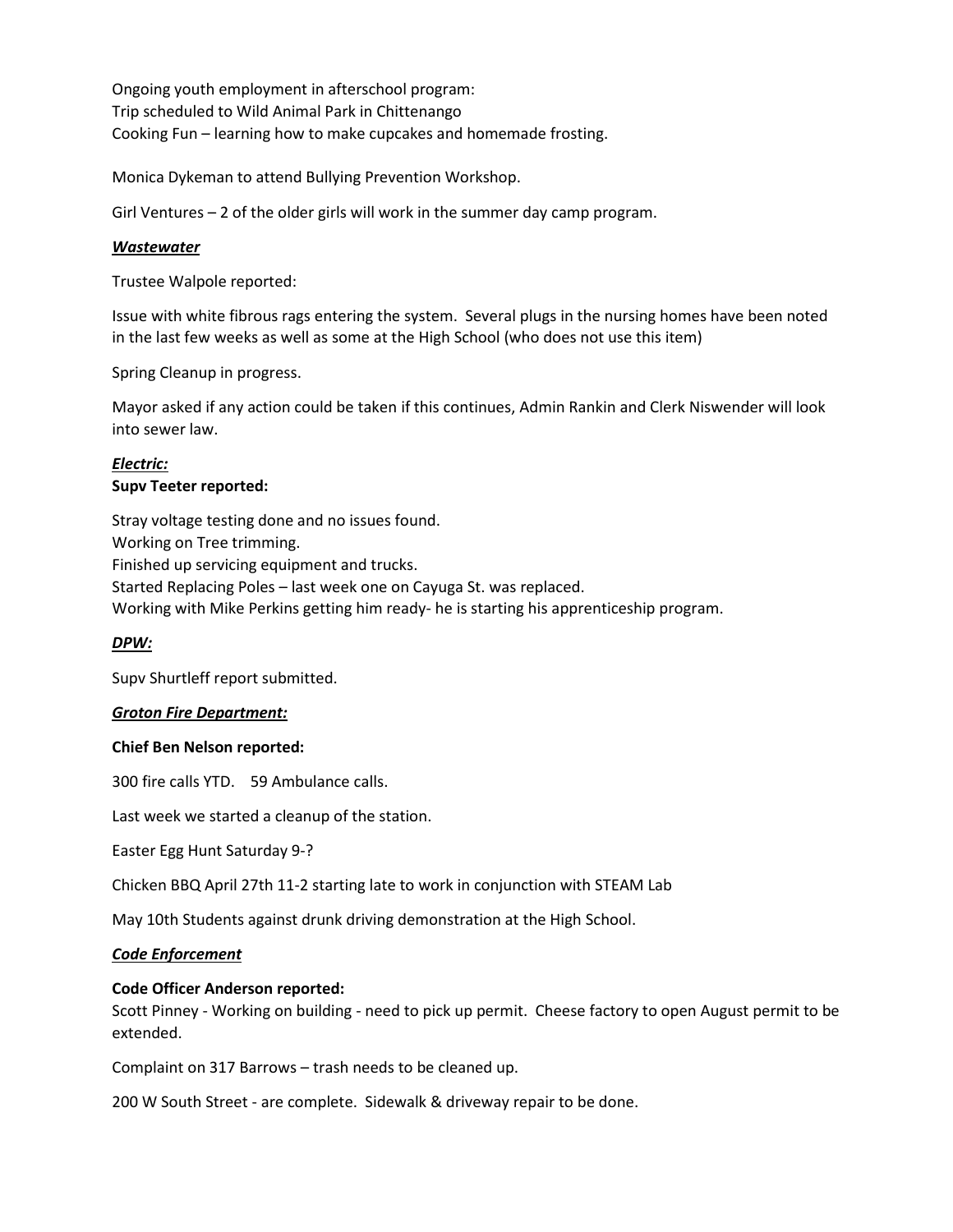Court today – Jeramiah Bradford 133 Cayuga St - no show. They will receive summons. Warrant if no show.

Thank you from Board - Elm Street property cleaned.

Admin Rankin reported on March 26, 2019 the Board of Trustees of the Power Authority - approved the Long-Term agreement for Hydro power to 9/30/2040.

## **Public Hearing on the Budget**

The regular meeting was temporarily suspended at 7:30 and Mayor Neville opened the Public Hearing on the 2019/20 Tentative Budget.

Clerk Niswender read the Notice of Public Hearing. One correction – the Fire Contract is actually \$125,000 with \$2,500 for other expenses.

At 7:32 Trustee Conger made a motion to close the Public Hearing, seconded by Trustee Holl, carried.

One revision to the budget – due to CHIPS notice – income and expense budget amounts - \$58,631.00, this also changes unexpended fund balance to \$280,161.00

Upon conclusion, Trustee Conger made a motion that 2019/20 Budget be adopted with the revisions, seconded by Trustee Morey, and upon roll call:

Trustee Conger voted "aye". Trustee Walpole voted "aye". Trustee Holl voted "aye" Trustee Morey voted "aye". Mayor Neville voted "aye".

The local law was duly declared adopted. [Type II Action under SEQR.]

### **Public Comments:**

William "Skip" Schell - Thanking the Village and Mike Anderson for getting the area of Elm and Church Street Cleaned up. Would like to keep the area up to date. Would like to see the neighborhood kept clean. Thank you to officer Williams for his help and 10 years of service.

Rick Uhl - update on Elm Street Project. He has a price for putting in a road way for the entire distance. The estimates came in at about ⅔ of the amount requested to have bonded. He will bring in updates. He hopes to do this in stages. Admin Rankin spoke with our Attorney and this will be ok as long as a letter of credit is submitted.

The amount can be based on the estimate of the work to be done. The road can be done in stages. He will submit the estimate and road work to Clerk Niswender.

Carmen Munson - Expressed gratitude to Mayor Neville and Suprv. Shurtleff for their work on the DPW property. Still working on a hold harmless agreement. Would like to be kept informed what the status is.

Discussion on the Municipal Building Project – Admin Rankin noted we met with the Architect before the meeting. We will need to get back together with the Committee and look at changes. The bids cam in much higher than expected.